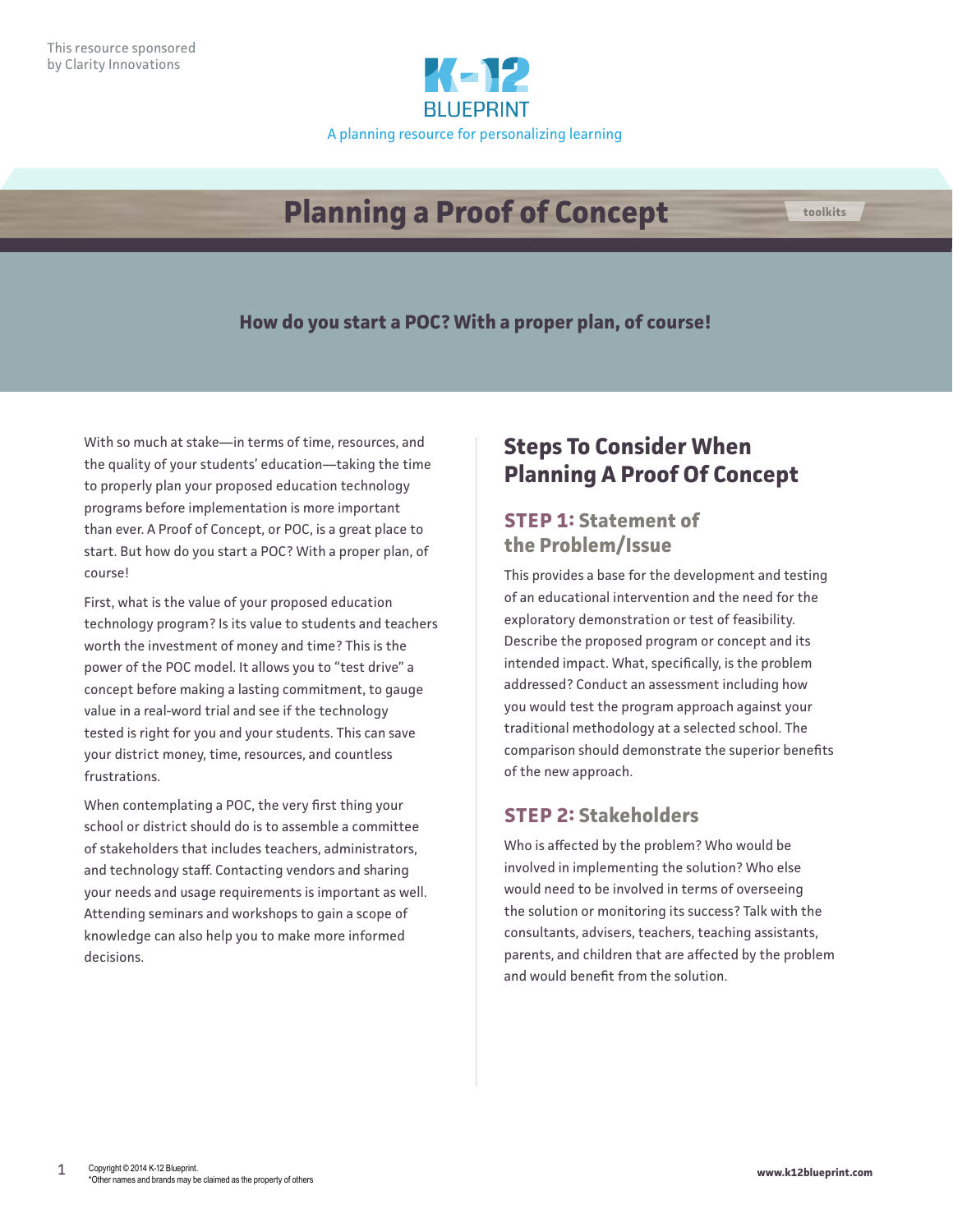#### **STEP 3: Describe the Proof of Concept "Solution"**

This should help in reporting the findings of any preliminary studies. Present the new POC model, and describes the intervention strategies linked to the model. Be sure to ask stakeholders what the desired outcomes of this program are? How will you get there? What will indicate progress toward these outcomes?

Provide a detailed description of the proposed solution as well as any relevant references. The solution should comprehensively address and solve each of the problems revealed during your initial assessment. Your POC should outline your initial pilot.

#### **STEP 4: Practical Details of Proof of Concept Use**

This digs deeper into the proposed strategies or interventions. A clearly defined concept is necessary in order to begin to characterize and classify the phenomena of interest.

Break down specifically how the team would tackle the POC:

- Context of Program
- Planning and Development Process
- Skills Needed (Are there people on your staff who could provide the necessary skills in your pilot? If not, what professional development would be necessary to get key stakeholders up to speed? Are there vendors that could provide the necessary services?)
- Funding Sources
- Tools and Other Resources

#### **STEP 5: Practical Advantages of Proof of Concept "Solution"**

This increases understanding of the mechanisms behind the proposed solution. This would include a review of various clarification methods, assumptions, and relevant case studies. Also include the following adoption considerations:

- Getting Started with this Innovation/Initiative
- Sustaining this Innovation/Initiative

#### **STEP 6: Develop the Program and Technology Infrastructure**

Request qualifications and proposals from qualified companies or organizations in which to partner with your school or district, to provide the information necessary to begin your POC. If the POC is successful, then you may use the POC to apply for grants or other available funding to develop and implement your program. Your school or district could also consider proposals from companies or organizations that have funding or grants available and would be interested in partnering with you, your school, or your district providing expert content knowledge in the areas of curricula, assessment, instruction, and predictive analytics for the project development. During the course of the POC, you will want to ascertain if students and staff are accessing information in an effective manner, as well as the best ways to manage devices within the classroom. A pilot provides the opportunity to learn about the management of apps, inventory, and procedures for distribution of devices. You'll also want to assess the infrastructure in all schools to be tested as well as all support personnel. This includes everything from maintenance, sustainability and connectivity to security, technical support, and initial training. After the POC, you'll need to measure whether support effectively and promptly addressed any technical issues that have occurred during the POC. If not, you'll want a clear idea of what could be done to ensure timely and successful response in the future.